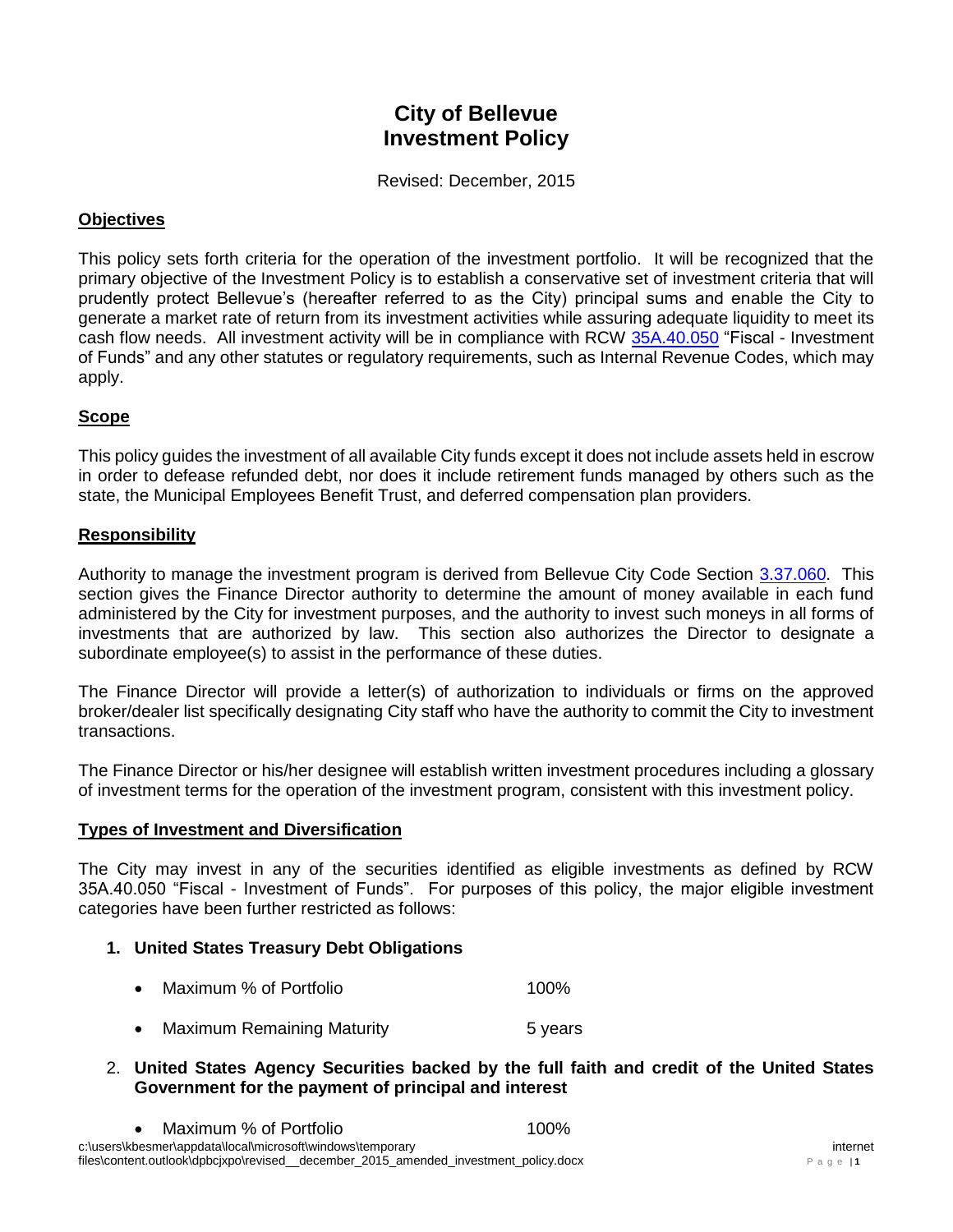|  |  | <b>Maximum Remaining Maturity</b> | 5 years |
|--|--|-----------------------------------|---------|
|--|--|-----------------------------------|---------|

- Maximum % of Portfolio Per Issuer 25%
- Defined by RCW 43.84.080 to include certificates, notes, or bonds of the United States, or other obligations of the United States or its agencies, or of any corporation wholly owned by the government of the United States.
- Does not allow investments in derivatives or securities that derive value and/or yield from an underlying asset unless they fall into one of the following categories: 1) agency obligations that float with interest rates or external indexes such as CMT index, treasury bills, LIBOR, Prime rate and Fed Funds rate; 2) agency security obligations that have call features; and 3) agency security obligations that have step-up features at pre-determined intervals.
- Interest only and principal only mortgage backed securities, inverse floaters and collateralized mortgage obligations are excluded.
- Securities will be held by the City's third party custodian in the City's name.
- **3. United States Agency Coupon Securities** (Mortgage-backed Securities Included)

|           | • Maximum % of Portfolio            | 100%    |
|-----------|-------------------------------------|---------|
| $\bullet$ | <b>Maximum Remaining Maturity</b>   | 5 years |
|           | • Maximum % of Portfolio Per Issuer | 25%     |

- Defined by RCW 43.84.080 to include obligations of any United States government-sponsored corporation whose obligations are eligible as collateral for advances to member banks as determined by the Board of Governors of the Federal Reserve System.
- Does not allow investments in derivatives or securities that derive value and/or yield from an underlying asset unless they fall into one of the following categories: 1) agency obligations that float with interest rates or external indexes such as CMT index, treasury bills, LIBOR and Fed Funds rate; 2) agency security obligations that have call features; and 3) agency security obligations that have step-up features at pre-determined intervals.
- Interest only and principal only mortgage backed securities, inverse floaters and collateralized mortgage obligations are excluded.
- Securities will be held by the City's third party custodian in the City's name.

# **4. United States Agency Discount Notes**

|           | • Maximum % of Portfolio          | 100%   |
|-----------|-----------------------------------|--------|
| $\bullet$ | <b>Maximum Remaining Maturity</b> | 1 year |
| $\bullet$ | Maximum % of Portfolio Per Issuer | 25%    |

Defined by RCW  $43.84.080$  to include obligations of any United States government-sponsored corporations whose obligations are eligible as collateral for advances to member banks as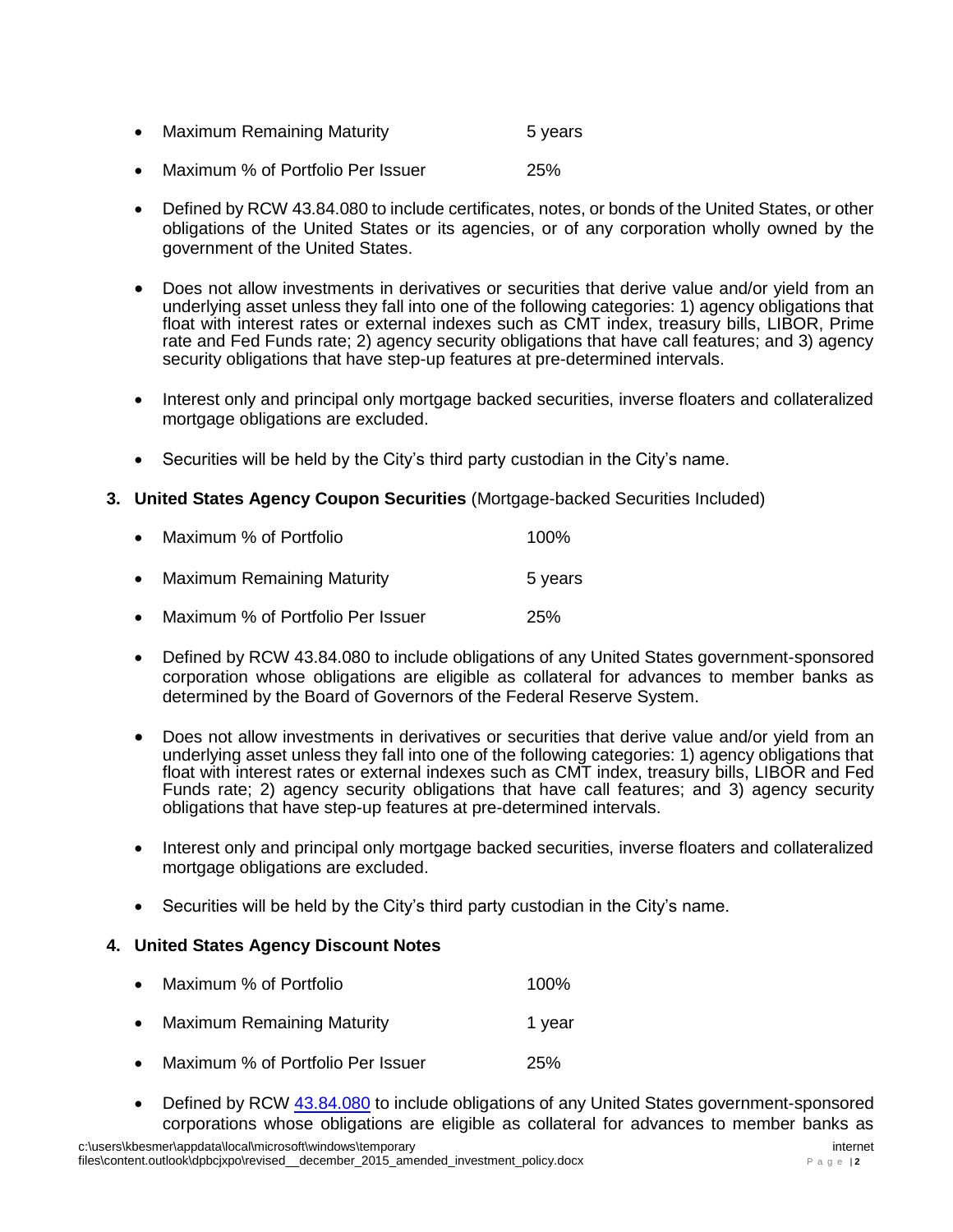determined by the Board of Governors of the Federal Reserve System.

Securities will be held by the City's third party custodian in the City's name.

## **5. FDIC Guaranteed Senior Unsecured Debt Obligations – TLGP (Treasury Liquidity Guaranty Program) and other federal government guaranteed programs**

|           | • Required Investment Rating      | AAA/Aaa long-term and A-1/ P-1 short-term                                         |
|-----------|-----------------------------------|-----------------------------------------------------------------------------------|
| $\bullet$ | Maximum % of Portfolio            | $100\%$                                                                           |
| $\bullet$ | <b>Maximum Remaining Maturity</b> | Not to exceed the lesser of the expiration<br>date of FDIC's guarantee or 5 years |

- Maximum % of Portfolio Per Issuer 5%
- To be eligible for purchase, the obligations must: 1) be guaranteed by the FDIC, and 2) carry the full faith credit of the United States Government.
- The note obligations must be issued by corporations organized and operating in the United States.
- Securities will be held by the City's third party custodian in the City's name.

#### **6. Repurchase Agreements secured by United States Government and United States Agency Debt Obligations**

| $\bullet$ | Maximum % of Portfolio                                                       | 50%     |
|-----------|------------------------------------------------------------------------------|---------|
| $\bullet$ | Maximum % of Portfolio With any Primary<br>Dealers or Financial Institutions | 10%     |
| $\bullet$ | <b>Maximum Remaining Maturity</b>                                            | 60 days |
| $\bullet$ | Maximum Remaining Maturity of Underlying Collateral                          | 5 years |
| $\bullet$ | <b>Collateral Pricing</b>                                                    | Daily   |

- All US Government Agency collaterals should stay within the 25% per issuer limit.
- Collateral equal to 102% of the repurchase agreement must be delivered to the City's third party custodian if less than 30 days. If the repurchase agreement is between 30-60 days, collateral equal to 105% of the repurchase agreement must be delivered to the custodian.
- Securities will be purchased from primary dealers or financial institutions that are members of the Washington Public Depository under a written Master Repurchase Agreement.
- Only US Treasury, US Government Agency, and US Government Sponsored Corporation securities may be accepted as collateral.
- Collateral securities will be held by the City's third party custodian, or through a tri-party arrangement in the City's name.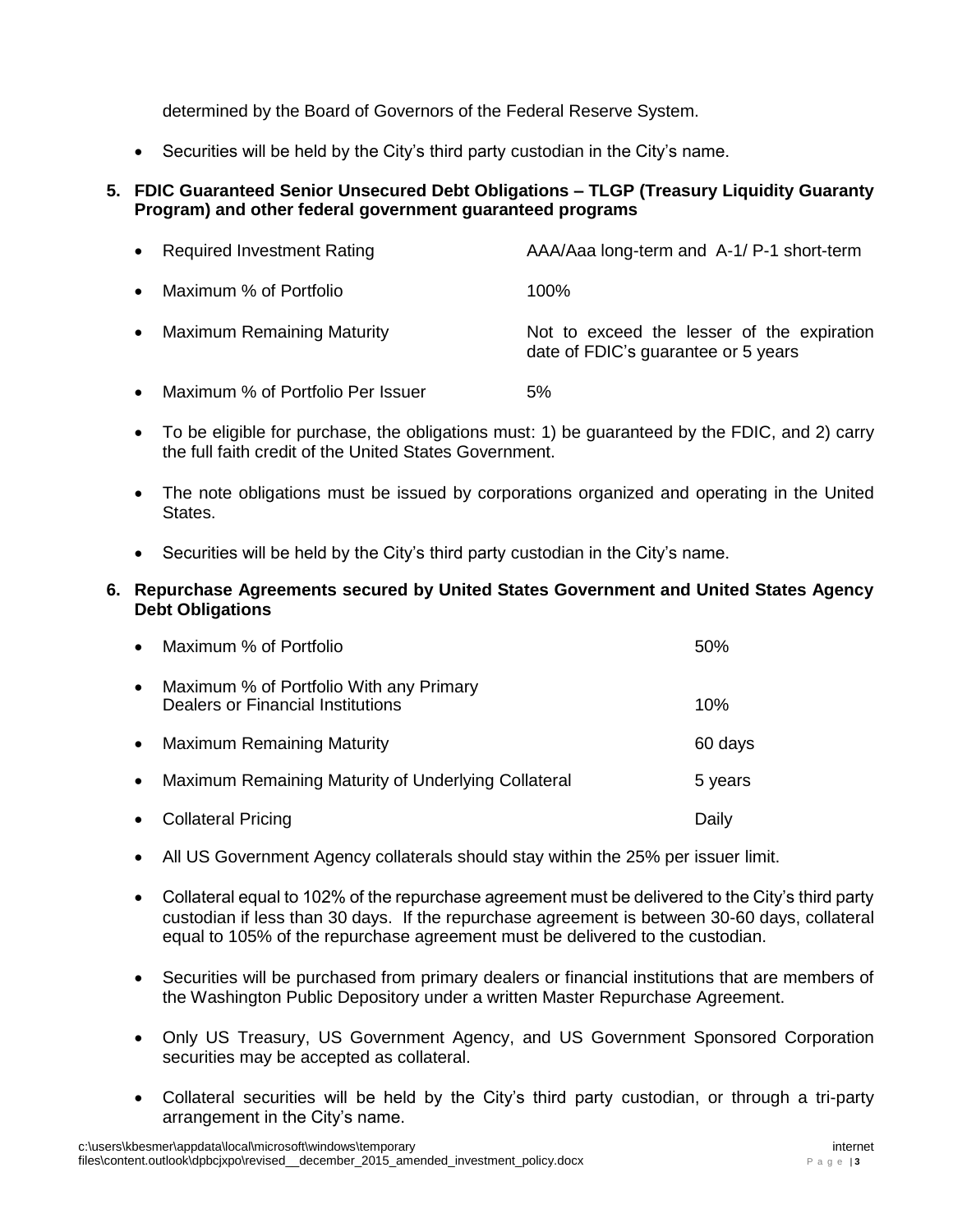**7. Certificates of Deposit, and other Interest Bearing Bank Deposits with financial institutions recognized by the State of Washington Public Deposit Protection Commission (PDPC) as qualified to hold public deposits.**

|           | • Maximum % of Portfolio          | .50%   |
|-----------|-----------------------------------|--------|
| $\bullet$ | <b>Maximum Remaining Maturity</b> | 1 year |
| $\bullet$ | Maximum % of Portfolio Per Issuer | 10%    |

## **8. Bankers Acceptances purchased on the secondary market**

|           | • Required Investment Rating      | Rated at the time of purchase in the highest<br>tier (e.g., $A-1$ , $P-1$ , $F-1$ or better) of the<br>accepting bank's short-term obligations<br>by any two nationally recognized statistical<br>rating organizations |
|-----------|-----------------------------------|------------------------------------------------------------------------------------------------------------------------------------------------------------------------------------------------------------------------|
| $\bullet$ | Maximum % of the Portfolio        | 15%                                                                                                                                                                                                                    |
| $\bullet$ | <b>Maximum Remaining Maturity</b> | 6 months                                                                                                                                                                                                               |

- Maximum % of Portfolio Per Issuer 5%
- Securities will be held by the City's third party custodian in the City's name.

## **9. Municipal Bonds or Warrants**

| $\bullet$ | <b>Required Investment Rating</b> | Rated at the time of purchase in one of the<br>two highest credit ratings (Aaa/Aa) by any two<br>nationally recognized statistical rating<br>organizations |
|-----------|-----------------------------------|------------------------------------------------------------------------------------------------------------------------------------------------------------|
| $\bullet$ | Maximum % of the Portfolio        | 10%                                                                                                                                                        |
| $\bullet$ | <b>Maximum Remaining Maturity</b> | 5 years                                                                                                                                                    |
| $\bullet$ | Maximum % of Portfolio Per Issuer | 5%                                                                                                                                                         |

- Bonds, notes or warrants issued by the State of Washington or any local government in the State of Washington (RCW 39.59.020).
- General obligation bonds of a state other than the State of Washington and general obligation bonds of a local government of a state other than the State of Washington (RCW 39.59.020).
- Securities will be held by the City's third party safekeeping agent in the City's name.

## **10. Commercial Paper Issued by United States Corporations in compliance with the provisions adopted by the State Investment Board RCW [43.84.080](http://apps.leg.wa.gov/RCW/default.aspx?cite=43.84.080) (7).**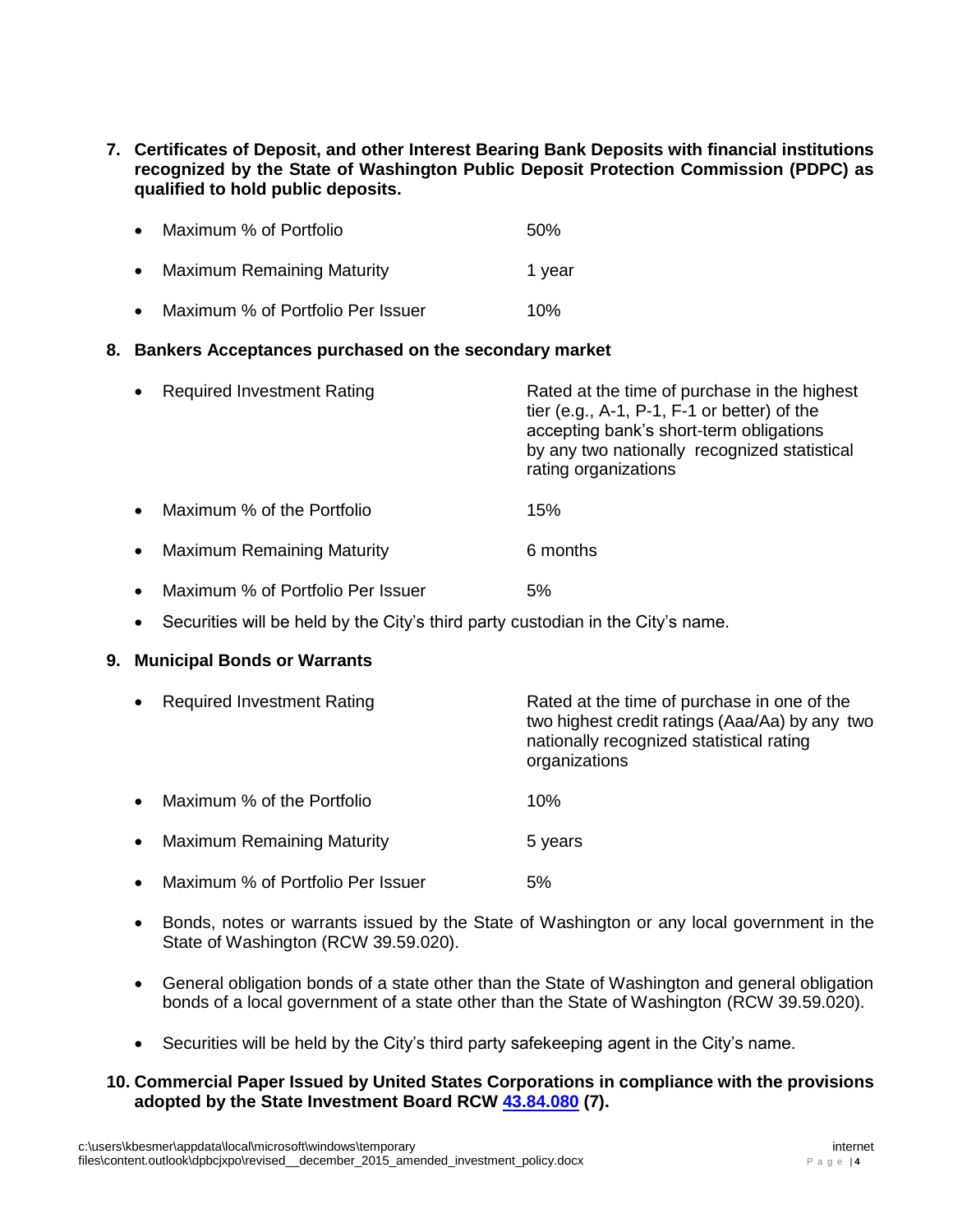|           | <b>Required Investment Rating</b>       | Rated at the time of purchase in the highest<br>tier (e.g., $A-1$ , $P-1$ , $F-1$ or better) by any two<br>nationally recognized statistical rating<br>organizations |
|-----------|-----------------------------------------|----------------------------------------------------------------------------------------------------------------------------------------------------------------------|
|           | Maximum % of Portfolio                  | 15%                                                                                                                                                                  |
| $\bullet$ | <b>Maximum Remaining Maturity</b>       | 90 days                                                                                                                                                              |
|           | Maximum Percent of Portfolio Per Issuer | 5%                                                                                                                                                                   |

Securities will be held by the City's third party custodian in the City's name.

## **11. State of Washington Local Governmental Investment Pool**

- Maximum % of Portfolio **100%**
- A copy of the pool's investment policy must be obtained and reviewed.

The portfolio and issuer limits listed above shall be complied with at the time of a security purchase. However, no sale of securities shall be required to meet revised limits due to a decrease in the total size of the portfolio.

#### **Weighted Average Duration and Liquidity**

The total portfolio (including short-term money market and cash accounts) will be managed such that the weighted average modified duration does not exceed 2.5 years.

The portfolio should be laddered with staggered maturities to assure that: 1) adequate resources are available to meet cash flow requirements without forced liquidation of investments, and 2) price volatility and reinvestment risks are minimized.

## **Prudence**

"Investments shall be made with the same judgement and care which persons of prudence, discretion and intelligence exercise in the management of their own affairs, not for speculation, but for investment, considering probable safety of their principal as well as probable income to be derived."

The standard of prudence to be used by employees authorized to commit the City to investment transactions shall be the "prudent person" standard. Employees meeting the prudent person standard shall be relieved of personal responsibility for an individual security's subsequent performance, provided appropriate action is taken to control adverse developments.

## **Performance**

The portfolio shall be managed to obtain a market rate of return through budgetary and economic cycles, keeping in mind the primary objectives of protecting the City's capital and assuring adequate liquidity to meet cash flow needs.

For purposes of this policy, the market rate of return objective will be the 12-month moving average yield of the U.S. Treasury 2-year Constant Maturity Index for the period of time being evaluated. The goal is for the portfolio to generally perform above the Index.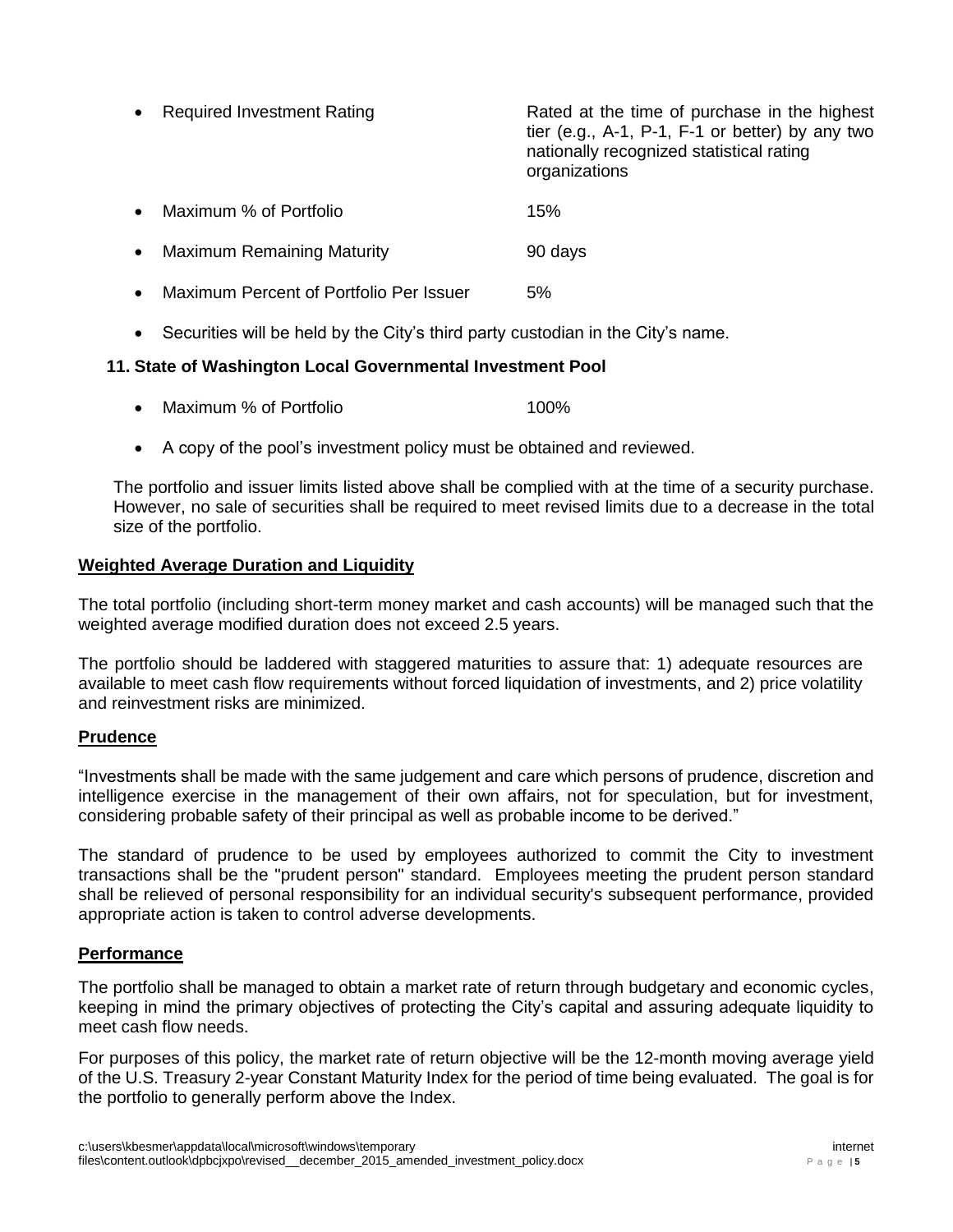# **Ethics and Conflicts of Interest**

Employees involved in the investment process shall refrain from personal business activity that could conflict with proper execution of the investment program, or which could impair their ability to make impartial investment decisions. These employees shall disclose to the City Manager and Finance Director any material financial interests in financial institutions that conduct business within this jurisdiction, and they shall further disclose any large personal financial/investment positions that could be related to performance of the City's portfolio, particularly with regard to the time of purchases and sales. Employees shall subordinate their personal investment transactions to those of the City.

## **Authorized Financial Dealers/Institutions and Financial Review**

The Finance Director will approve financial institutions to be eligible to conduct investment business with the City. A current list of approved brokerage firms will be maintained by the Finance Director or his/her designee. This list may include primary dealers (government securities reporting to the Market Reports Division of the Federal Reserve Bank of New York), regional dealers that qualify under Securities and Exchange Commission (SEC) Rule 15C3-1 (uniform net capitalization), and national banks.

To become authorized to provide investment services to the City, each institution must provide an annual letter to the City from the individual providing the service certifying that he or she has read the City's investment policy and assures that all transactions with the City will fall within the policy boundaries. This letter shall also certify that the firm and broker assigned to this account have the required credentials and licenses with the NASD, SEC or appropriate agencies and that they must immediately notify the City if at any time the firm or broker is not in compliance with SEC rule 15C3-1, the firm's capital position falls short of the Capital Adequacy or uniform Net Cap Rule standard, or a material control weakness is identified by the firm's independent auditor. In addition, each institution must also provide the City with a copy of their annual audited financial report or Consolidated Report of Condition (call report).

In the case of certificates of deposit, those financial institutions recognized by the PDPC (Public Deposit Protection Commission) are qualified to hold public deposits.

An annual review of the audited financial report or call report of the selected qualified financial institutions will be conducted by Finance staff.

## **Broker Allocation**

Investment transactions will be based upon the financial institution or brokerage firm that offers the best price to the City on each particular transaction. The City will make its best effort to obtain three bids for purchase or sale of government agency securities other than new issues. If circumstances dictate fewer than three bids due to the volatility of the market place, lack of bids, etc., the Finance Director, Assistant Finance Director or the Treasury Manager has the authority to waive this rule. Generally not all brokers will have the same inventory of agency securities available to sell, but should be able to offer comparable alternatives. Treasury security transactions will be accomplished at or within the bid or asked price spread indicated on the live Bloomberg screens or similar reliable real time investment information service.Issues not actively traded on such services will be subject to the three bid requirement. Bankers Acceptances and Certificates of Deposit (other than a compensating balance CD) also require the acquisition of at least three bids, and acceptance of the most attractive rate from among comparable alternatives. Where two or more institutions or brokers have offered the same low bid, allocation will go to the lowest bidder that has provided the best service to the City.

# **Custody**

All security transactions, including collateral for repurchase agreements, entered into by the City shall be conducted on a delivery versus payment (DVP) basis. Securities will be held by a third party custodian